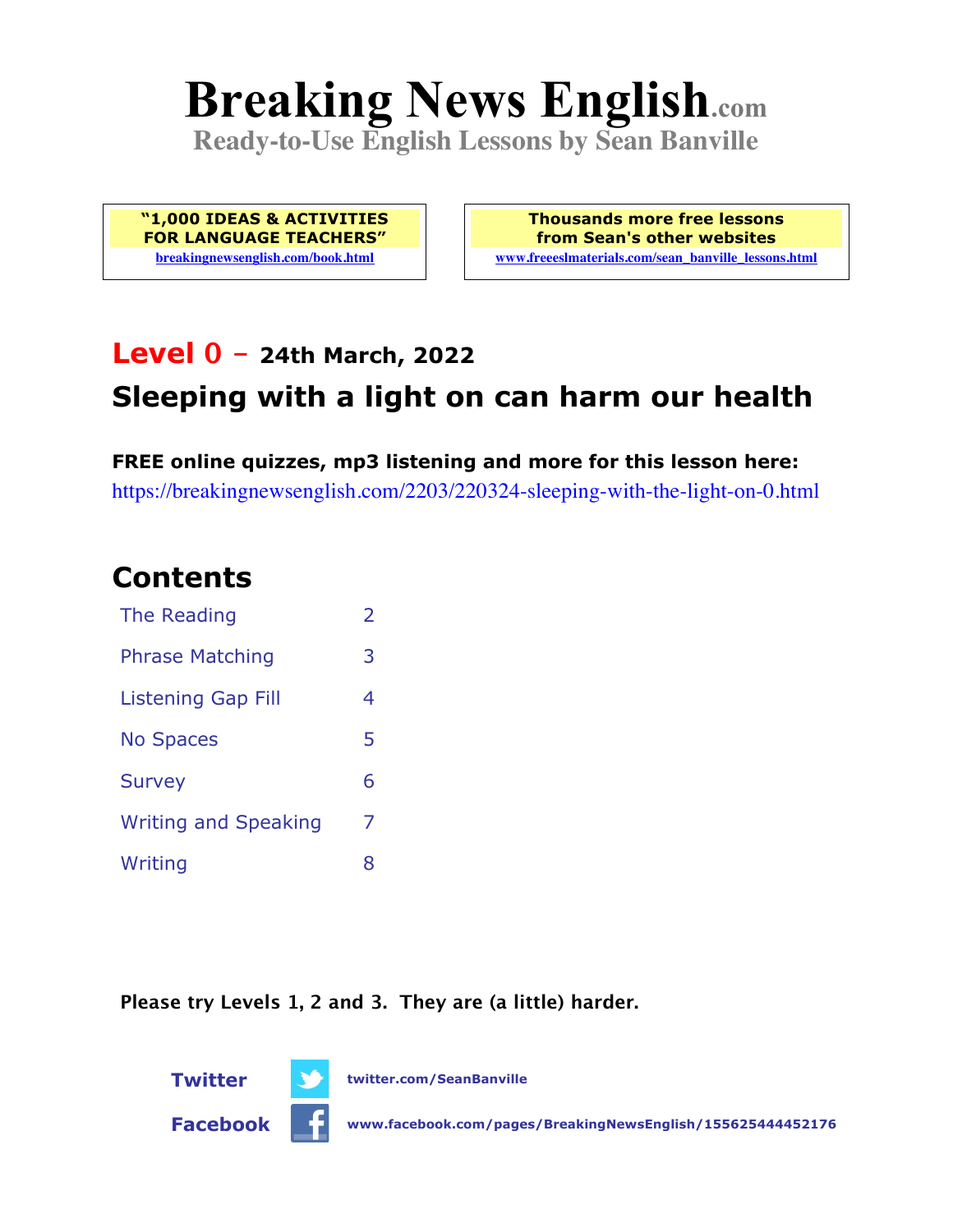### **THE READING**

From https://breakingnewsenglish.com/2203/220324-sleeping-with-the-light-on-0.html

 Sleeping in the dark is important for our health. Sleeping with the light on could be bad for us. We could get diabetes or heart disease. About 40 per cent of people sleep with a nonnatural light, like a television. The worst thing is sleeping with a main light. Sleeping in the dark is more difficult for people in cities.

An expert on sleep medicine said it is healthier to turn off lights when we sleep. She studied the blood sugar levels of 20 people. Those who slept with a light on had higher sugar levels than those who slept in the dark. Light makes the brain active. This raises blood sugar. We should turn off the lights or wear an eye mask.

Sources: https://www**.thesun.co.uk**/health/17945561/how-sleep-increase-risk-killer-disease/ https://www.**smithsonianmag.com**/smart-news/sleeping-with-even-a-dim-light-can-raise-bloodsugar-and-heart-rate-180979738/ https://news.**yahoo.com**/study-shows-light-during-nighttime-032500889.html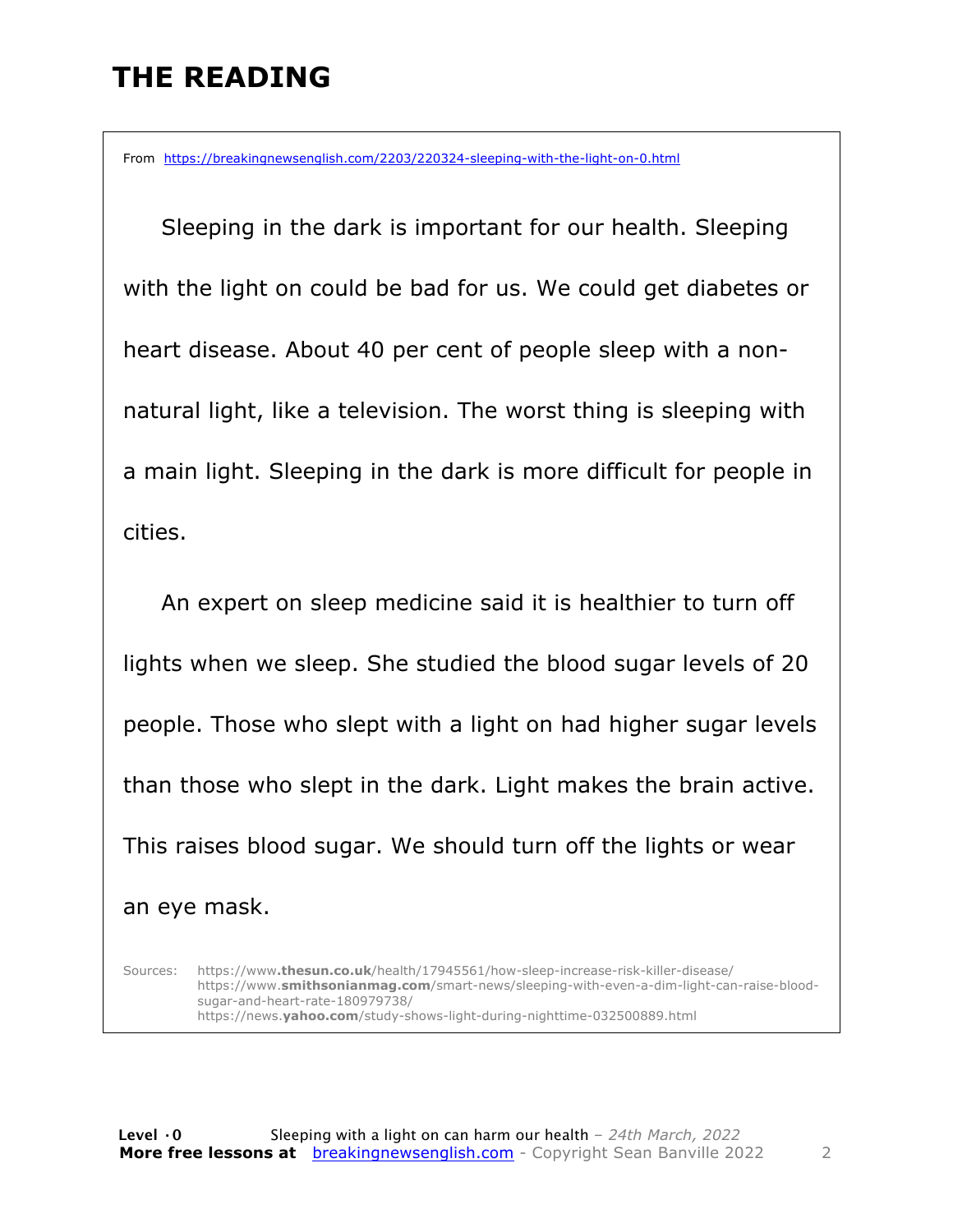### **PHRASE MATCHING**

From https://breakingnewsenglish.com/2203/220324-sleeping-with-the-light-on-0.html

#### **PARAGRAPH ONE:**

| 1. Sleeping in the dark is   |         | a. in cities        |
|------------------------------|---------|---------------------|
| 2. Sleeping with the         |         | b. or heart disease |
| 3. We could get diabetes     | $C_{1}$ | thing               |
| 4. sleep with a non-         |         | d. dark             |
| 5. The worst                 | e.      | important           |
| 6. sleeping with a main      | f.      | natural light       |
| 7. Sleeping in the           |         | g. light            |
| 8. more difficult for people | h.      | light on            |

#### **PARAGRAPH TWO:**

| 1. An expert on sleep     |         | a. in the dark    |
|---------------------------|---------|-------------------|
| 2. turn off lights when   |         | b. off the lights |
| 3. the blood sugar levels | $C_{1}$ | medicine          |
| 4. Those who slept with   |         | d. mask           |
| 5. those who slept        |         | e. we sleep       |
| 6. This raises blood      |         | f. of 20 people   |
| 7. We should turn         |         | g. sugar          |
| 8. wear an eye            |         | h. a light on     |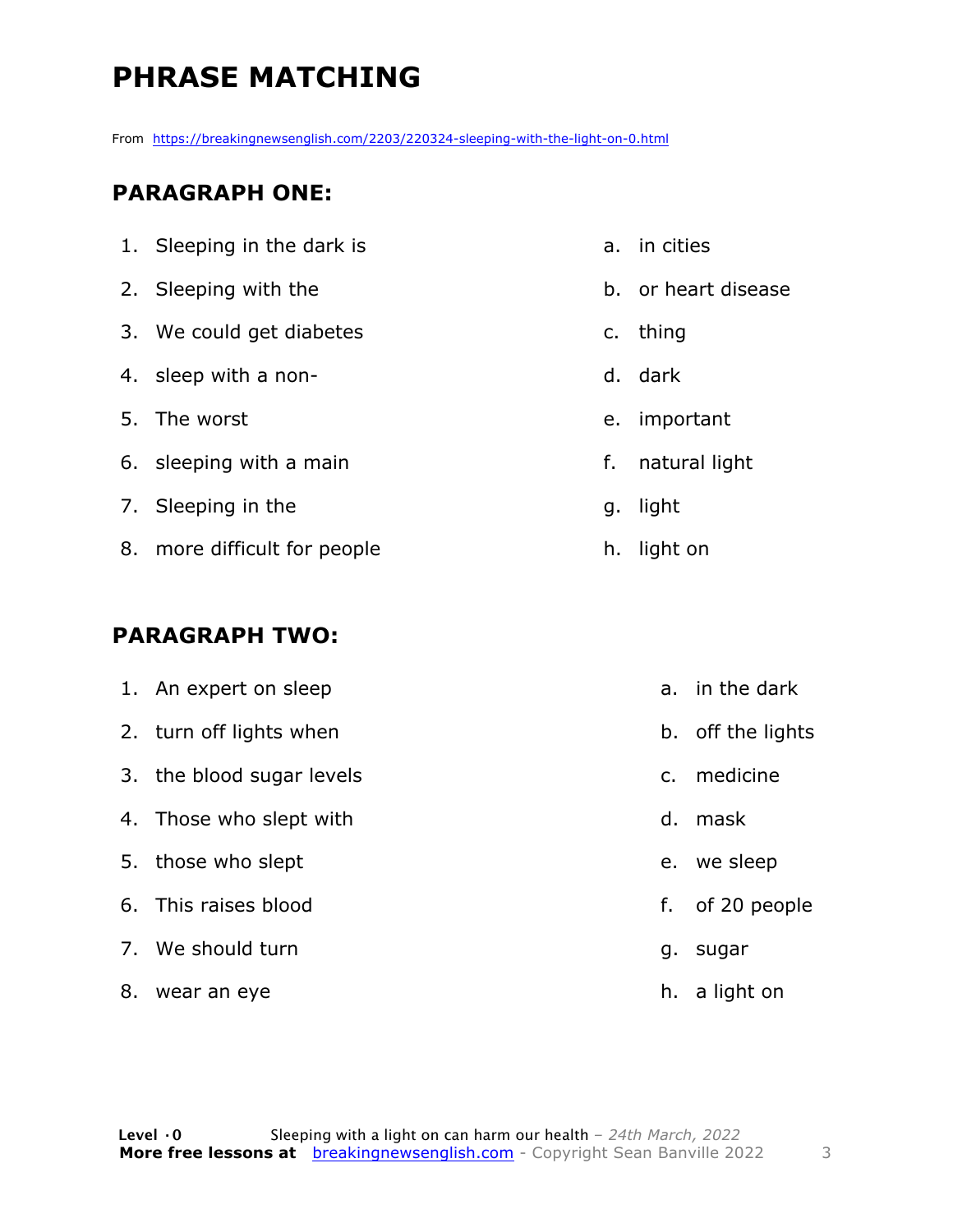### **LISTEN AND FILL IN THE GAPS**

From https://breakingnewsenglish.com/2203/220324-sleeping-with-the-light-on-0.html

|           | Sleeping in the dark (1) __________________________ our health.               |  |  |
|-----------|-------------------------------------------------------------------------------|--|--|
|           |                                                                               |  |  |
|           | could $(3)$ ____________________________ heart disease. About 40 per cent     |  |  |
|           |                                                                               |  |  |
|           | television. The worst thing is sleeping with                                  |  |  |
|           |                                                                               |  |  |
|           |                                                                               |  |  |
|           | An (7) ________________________________ medicine said it is healthier to turn |  |  |
|           | off lights (8) ___________________________. She studied the blood sugar       |  |  |
|           | levels of 20 people. Those (9) __________________________________ a light on  |  |  |
|           | had higher sugar levels than (10) ________________________ in the             |  |  |
|           | dark. Light makes $(11)$ _________________________. This raises blood         |  |  |
|           |                                                                               |  |  |
| eye mask. |                                                                               |  |  |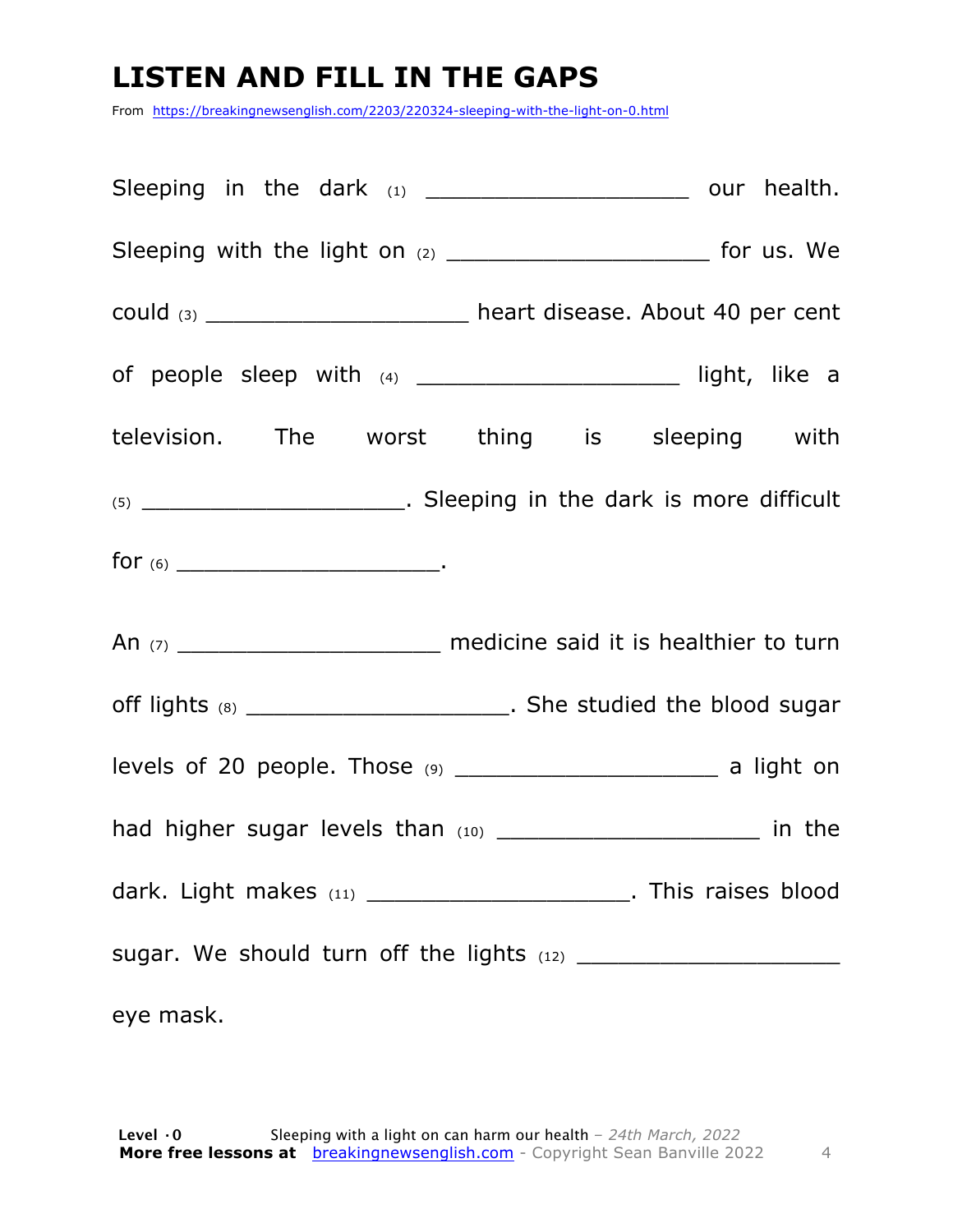### **PUT A SLASH ( / )WHERE THE SPACES ARE**

From https://breakingnewsenglish.com/2203/220324-sleeping-with-the-light-on-0.html

Sleepinginthedarkisimportantforourhealth.Sleepingwiththelightonc

ouldbebadforus.Wecouldgetdiabetesorheartdisease.About40perce

ntofpeoplesleepwithanon-naturallight,likeatelevision.Theworstthi

ngissleepingwithamainlight.Sleepinginthedarkismoredifficultforpeo

pleincities.Anexpertonsleepmedicinesaiditishealthiertoturnofflights

whenwesleep.Shestudiedthebloodsugarlevelsof20people.Thosewh

osleptwithalightonhadhighersugarlevelsthanthosewhosleptintheda

rk.Lightmakesthebrainactive.Thisraisesbloodsugar.Weshouldturno

ffthelightsorwearaneyemask.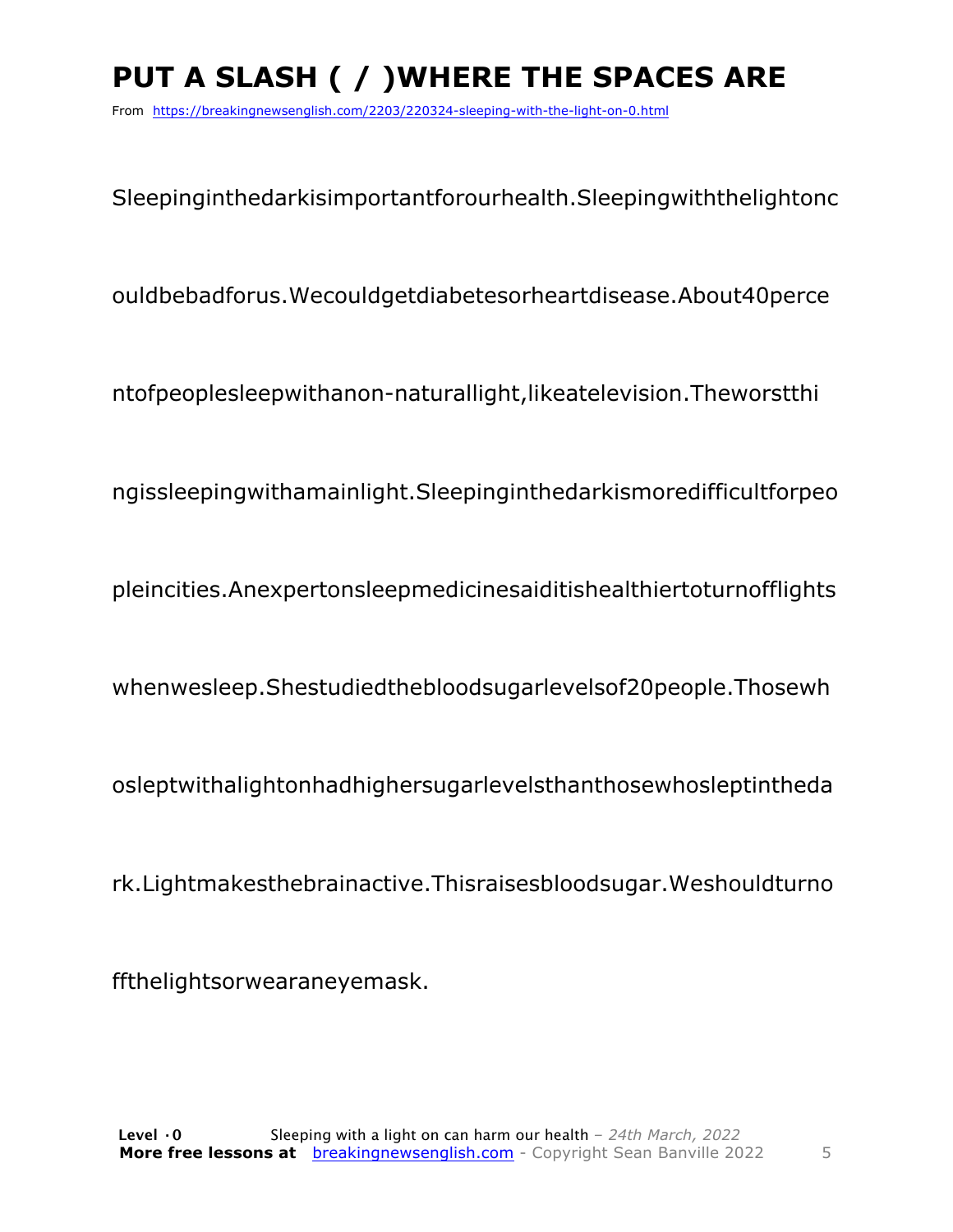### **SLEEPING SURVEY**

From https://breakingnewsenglish.com/2203/220324-sleeping-with-the-light-on-0.html

Write five GOOD questions about sleeping in the table. Do this in pairs. Each student must write the questions on his / her own paper.

When you have finished, interview other students. Write down their answers.

|      | STUDENT 1 | STUDENT 2 | STUDENT 3 |
|------|-----------|-----------|-----------|
| Q.1. |           |           |           |
| Q.2. |           |           |           |
| Q.3. |           |           |           |
| Q.4. |           |           |           |
| Q.5. |           |           |           |

- Now return to your original partner and share and talk about what you found out. Change partners often.
- Make mini-presentations to other groups on your findings.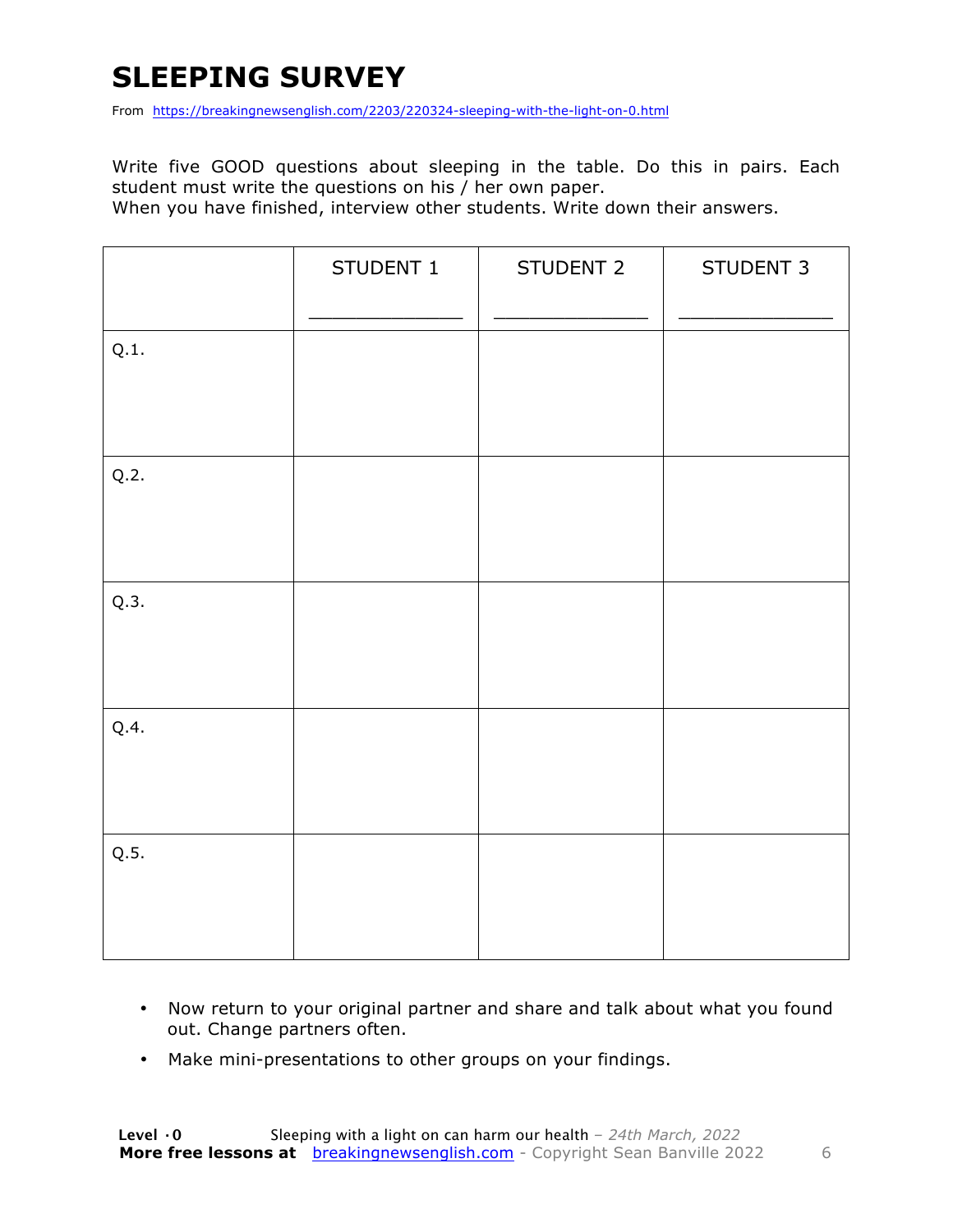### **WRITE QUESTIONS & ASK YOUR PARTNER(S)**

Student A: Do not show these to your speaking partner(s).

*Sleeping with a light on can harm our health – 24th March, 2022* More free lessons at breakingnewsenglish.com

### **WRITE QUESTIONS & ASK YOUR PARTNER(S)**

-----------------------------------------------------------------------------

Student B: Do not show these to your speaking partner(s).

| a) |  |  |
|----|--|--|
| b) |  |  |
| c) |  |  |
| d) |  |  |
| e) |  |  |
| f) |  |  |
|    |  |  |